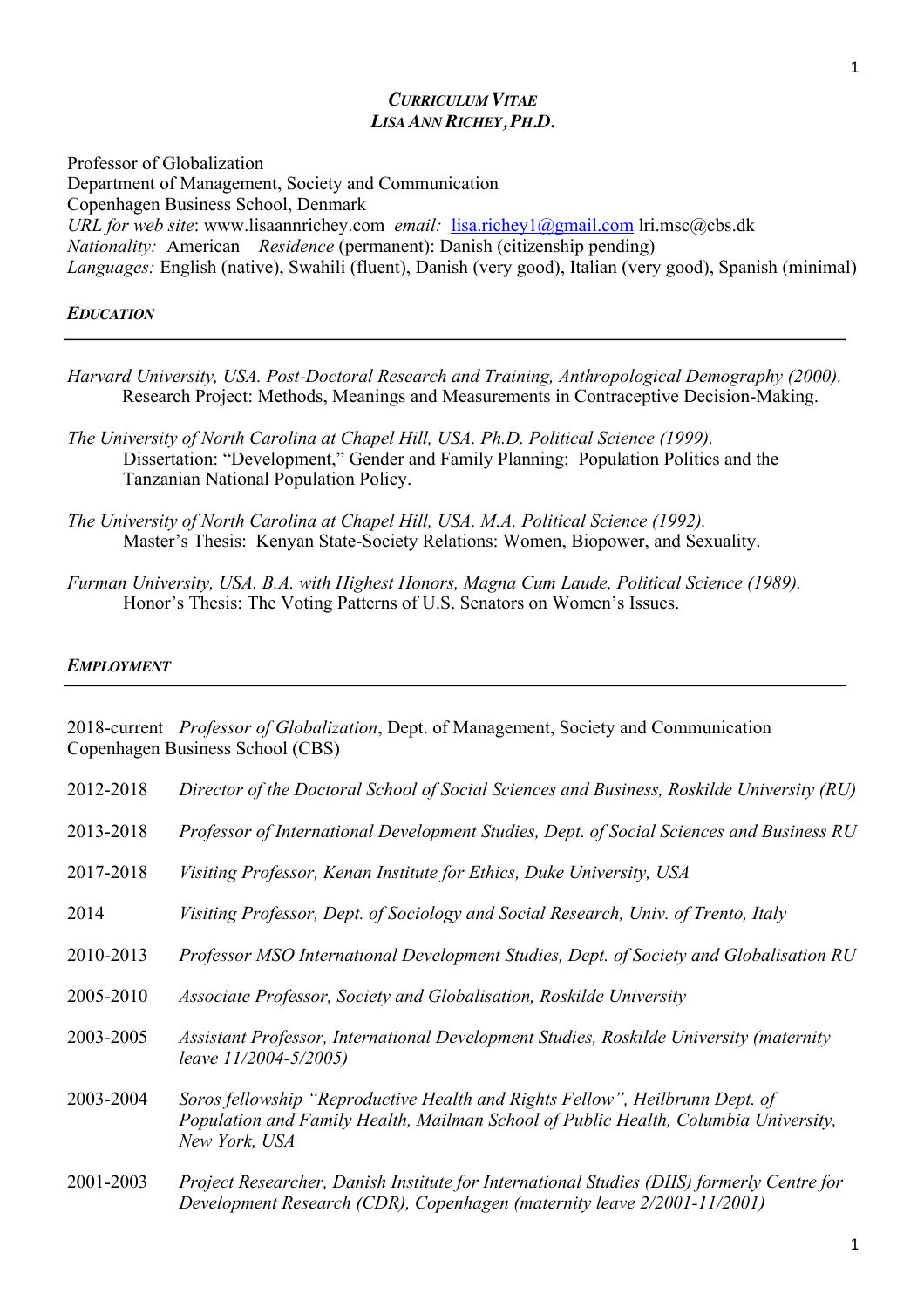| 2000-2001 | Post-Doctoral Research Fellow, Dept. of Population and International Health, Harvard<br>School of Public Health, Harvard University, Boston, USA                                  |
|-----------|-----------------------------------------------------------------------------------------------------------------------------------------------------------------------------------|
| 1999-2000 | Visiting Assistant Professor, Center of African Studies, University of Copenhagen                                                                                                 |
| 1997-1999 | Paul Hardin PhD Research Fellow, Royster Society of Fellows, University of North<br>Carolina at Chapel Hill, USA (maternity leave 7/1997-12/1997)                                 |
| 1996-1997 | Visiting Lecturer, Dept. of Political Science, Furman University, South Carolina, USA                                                                                             |
| 1989-1996 | Teaching Assistant (during MA and PhD study), Dept. of Political Science, Institute for<br>International Studies, and Dept. of African Studies, University of North Carolina, USA |

*GRANTS AND RESEARCH PROJECTS* as the single or lead PI with funding converted to USD:

*Danish Development Research Council (FFU) (2019-2024)* Everyday Humanitarianism in Tanzania (EveryHumanTZ)

Amount assigned to Lisa Ann Richey: \$1,500,000

*Danish Social Science Research Council (2016-2020)* Commodifying Compassion: Implications of turning people and humanitarian causes into marketable things. Amount assigned to Lisa Ann Richey: \$672,000 (lead PI with 3 Co-I's)

European Research Council (ERC) Consolidator Grant *(2015-2020) Commodifying Compassion: New Networks in Global Humanitarianism* 

Amount of grant:  $$2,500,000$  (advanced to final interview stage, not funded but will reapply)

*Roskilde University Research Priority Area (2012-2015) and Copenhagen Business School Sustainability Platform,* Research Network on Celebrity and North-South Relations *http://celebnorthsouth.wordpress.com/* Amount assigned to Lisa Ann Richey: \$12,840 (plus 2 post-doc grants independently funded)

*Danish NGO Forum (2013)* Finding Frames Denmark: pilot research project Amount assigned to Lisa Ann Richey: \$11,000

*Danish Development Research Council (Forskningsrådet for Udviklingsforskning) (2004-2010)* The Politics of Access to Anti-Retrovirals in the Treatment of African AIDS. Amount assigned to Lisa Ann Richey: \$304,000

*Columbia University and Soros Open Society Institute (2003-2004)* Reproductive Rights Fellow at the Heilbrunn Department of Population and Family Health at the Mailman School of Public Health*.* Amount assigned to Lisa Ann Richey: \$58,000

*Danish Social Science Research Council (2001-2003) Individual Research Project.* Gender, Wealth and Modernity: Weaving International, National, and Local Interpretations of Population Policies in Uganda and Tanzania.

Amount assigned to Lisa Ann Richey: \$224,000

*The Andrew W. Mellon Foundation,* Fellowship in Anthropological Demography, Dept. of Population and International Health, Harvard University (2000-2001), Post-doctoral research. Amount assigned to Lisa Ann Richey: \$122,000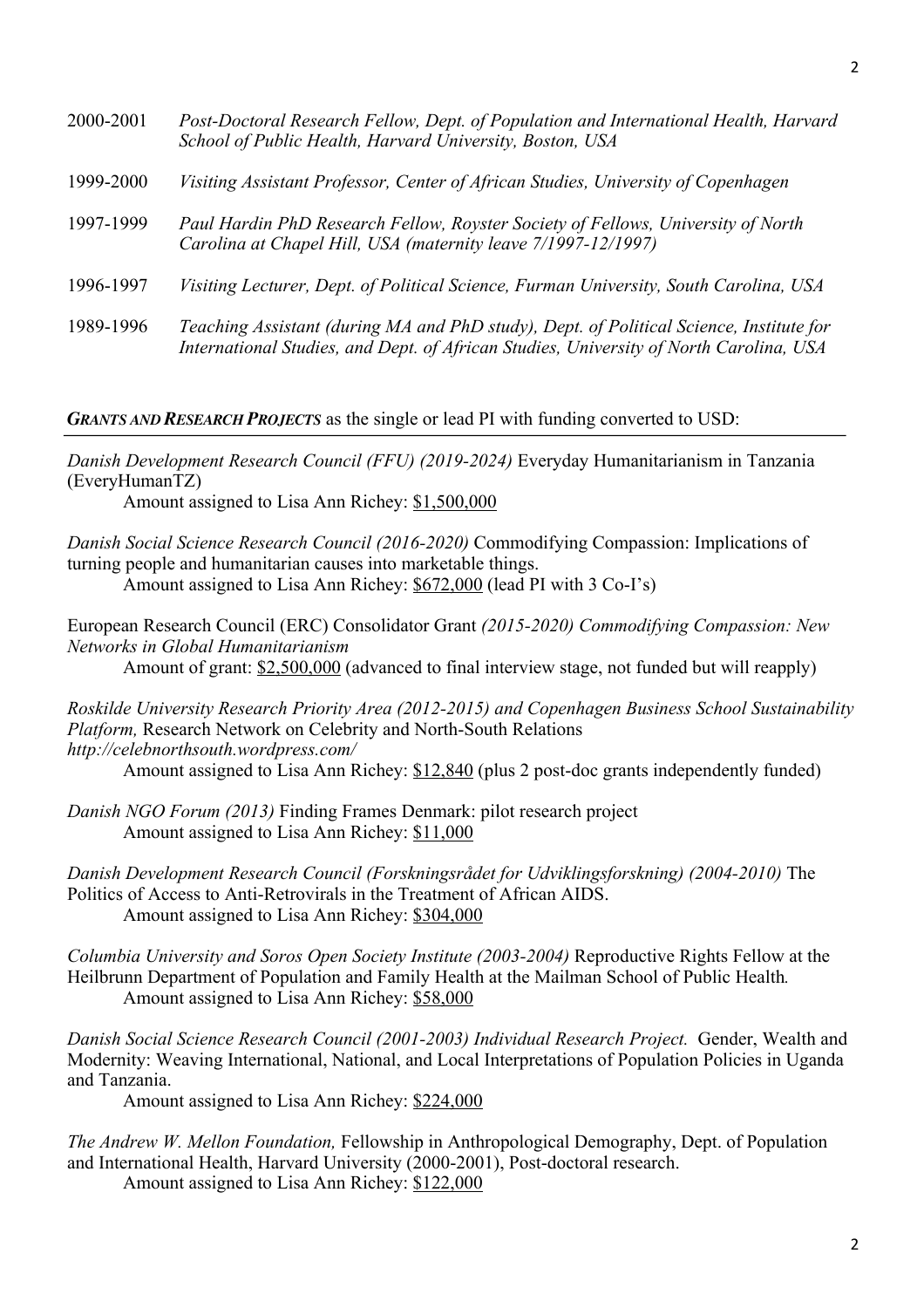*Paul Hardin Dissertation Fellowship,* Royster Society of Fellows USA (1997-1998), dissertation writing, UNC-Chapel Hill.

*J. William Fulbright (Fulbright-Hays)* Dissertation Research Fellowship (1995-1996), dissertation fieldwork in Tanzania

*Foreign Language and Areas Specialist (FLAS)* Fellowship for Dissertation Research (1995-1996) (Declined award due to duplicate funding).

*Foreign Language and Area Specialist (FLAS) Fellowships* (Fall/Spring 1994/95) for Advanced Kiswahili at the University of London School for Oriental and African Studies

Fulbright-Hays Group Projects Abroad Fellowship (June-August 1995), advanced Kiswahili study in Tanzania*.*

*University of North Carolina Summer Research Travel Grant (1992*) for fieldwork in Tanzania and Kenya working on women in the democratization process.

*PHD* SUPERVISION: 11 PhD students from 6 different nationalities

Louise Nygaard Rasmussen (2008-2011) "Catholic practices of AIDS Prevention and Mitigation in Uganda" (co-supervisor with Niels Kastfelt, Copenhagen University)

Bent Steenberg Olsen: (2008-2013) "A Global Political Ethnography of Mozambican AIDS Treatment" (nominated for the Best Dissertation in African Politics Prize, African Politics Conference Group) RU

Rachel Spichiger (2009-2015) "Women's land rights, access to land and perceptions on land tenure in Southern Africa: the case of Zambia" (co-supervisor with Helle Munk Ravnberg, DIIS) RU

Alexandra Cosima Budabin (2010-2011) "Citizens' Army for Darfur: The Impact of a Social Movement on International Conflict Resolution, 2004-2008" co-supervisor on committee with David Plotke, Victoria Hattam, Jeffrey Goodwin, Ronald Kassimir, Dept. of Political Science, The New School for Social Research, New York)

Masheti Blantine Wangoyi (2011-2016) "Vulnerability of men to HIV and AIDS in Kakamega: the influence of social networks of men" *(with Bodil Folke Frederiksen as secondary co-supervisor)* RU

Paola Colleoni (2008-) "Ecuadorian Indigenous Organisations: Reconfigurations in a changing global system" RU

Anne Egelund Ryberg (2010-2017) "Masculinity, sexuality and HIV/AIDS in Zambian prisons" (cosupervisor with Andrew Jeffersen, Dignity) RU

Mie Vestergaard (2013-2017) "Do Not Show the Scars: The International Committee of the Red Cross in the Humanitarian Theatre of Biafra 1967-70" *(with Tobias Hagmann as secondary co-supervisor)* RU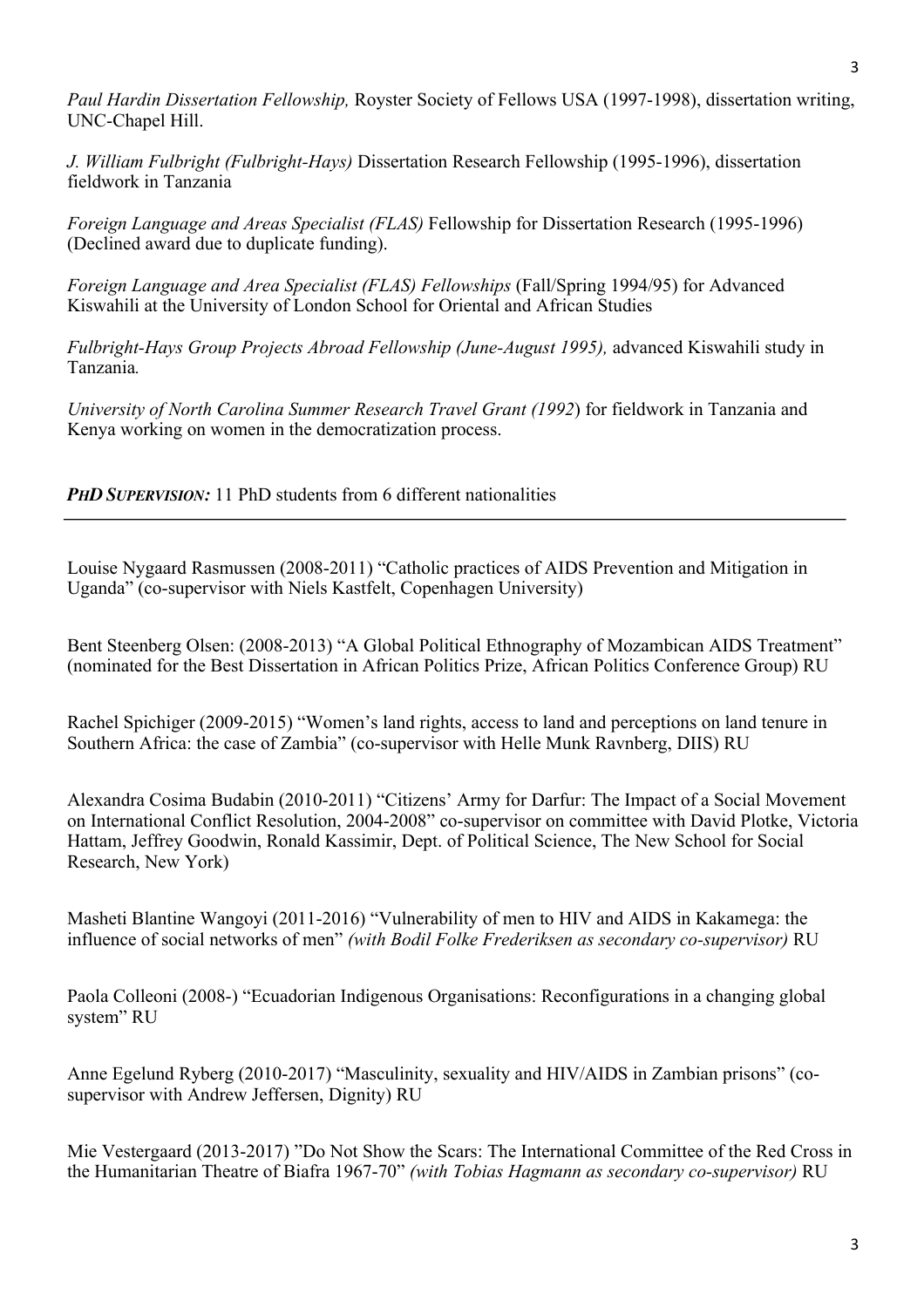Sabria Al-Thawr (2013-involuntary temporary suspension due to war) "The globalization of knowledge society and English language in the context of social change in Yemen" (*with Connie Carøe Christiansen as co-supervisor)* RU

Eileen Dyer (2014-) "Finding sustainable agricultural development options that reduce rural poverty and preserve forests in the SAGOT area of Tanzania" *(with Lars Buur as co-supervisor)* RU

Kirstine Strøh Varming (2014-) "The role of Somali networks of accumulation in shaping the processes of state formation" *(with Tobias Hagmann as primary co-supervisor)* RU

# *RESEARCH LEADERSHIP*

**Director** of the Doctoral School at the Dept. of Social Sciences and Business (administering average 60) PhD students) (2012-present)

**Founding Vice-President** of the Global South Caucus of the International Studies Association (ISA) (2011-2015)

**Advisory Board Member** of the Global Health Section of the International Studies Association (ISA) (2014-present)

**Board Member** of Denmark's Development Policy Advisory Board (*Udviklingspolitisk Råd*) (2014- 2015) One of 13 national members appointed directly by the Danish Minister of Trade and Development, now the Foreign Minister.

**Board Member** of the Board of External Examiners Center for African Studies, Copenhagen University (2018-2022)

**Board Member** of Board of External Examiners for Forvaltningsuddannelserne & Global studies, Aalborg and Roskilde Universities (2018-2022).

**University Representative** to the Danish Universities Advisory Board for Developing Country Research (*Arbejdsgruppe om forsknings- og udviklingskapacitet i udviklingslande)* (2012-2014)

**Founder** and **Leader** of the International Research Network on Celebrity and North-South Relations (2012-2017)

**Co-founder and Steering Committee Member** of Roskilde University's Center for Gender, Power and Diversity (CKMM) (2009-2012)

**Co-founder** of a Ugandan-based network on the Social and Political Aspects of AIDS (2007-2011)

**Member** of the journal Editorial Board for *Third World Quarterly* until resignation with majority of the Board in 2017 over 'A Case for Colonialism.'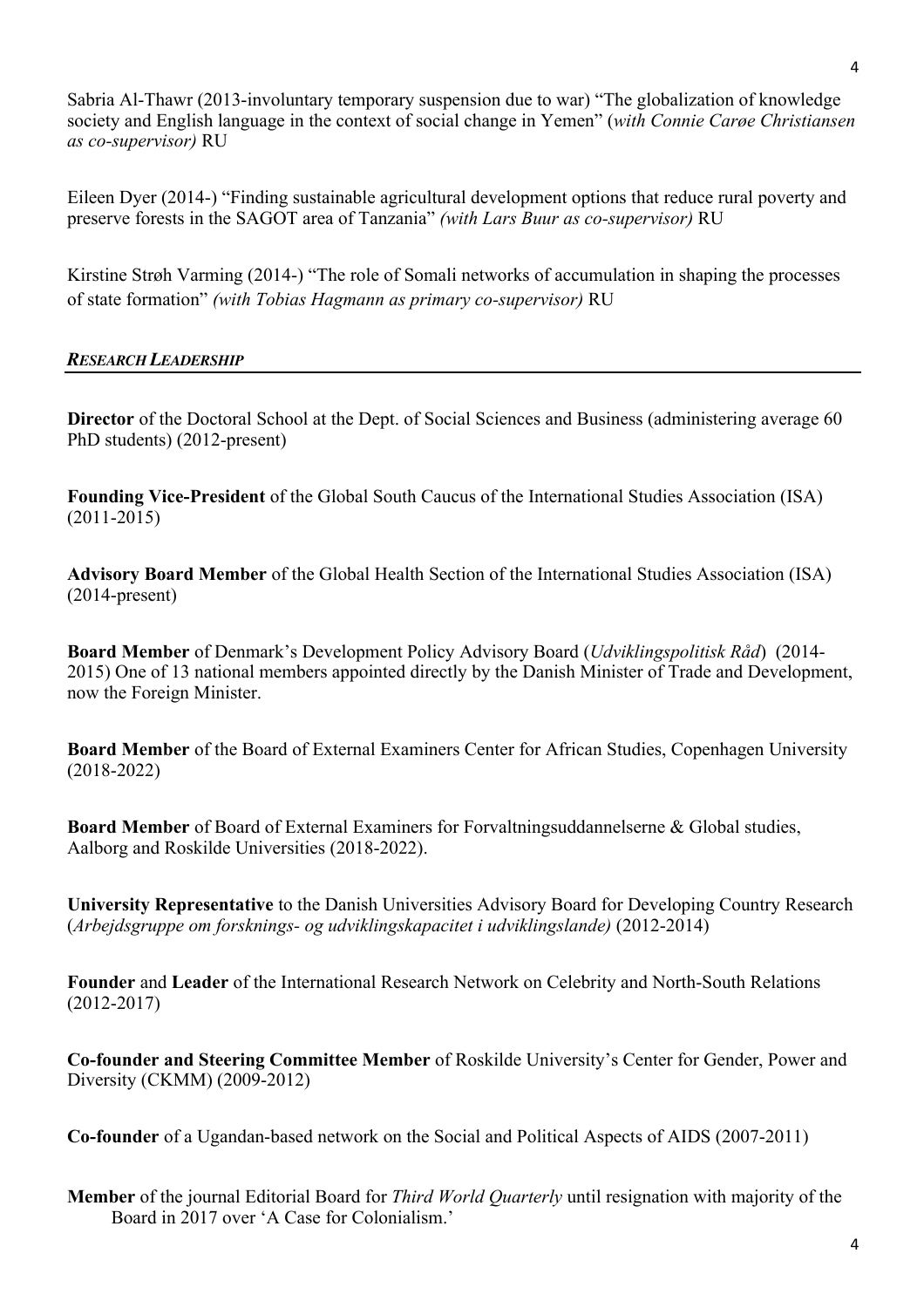**Peer reviewer** for Duke University Press, Routledge, Zed Books, Temple Univ. Press, Univ. of Minnesota Press, and for the international journals *International Studies Quarterly, European Journal of International Relations, International Political Sociology, New Political Science, International Affairs, Journal of Women, Politics and Policy, Global Public Health, Africa, African Affairs, Politics and Gender, Population Research and Policy Review, Population Studies, Journal of Modern African Studies, Canadian Journal of African Studies, Medical Anthropology, Medical Anthropology Quarterly, Social Theory and Health, Social Dynamics, Development and Change, Third World Quarterly, Development Policy Review, European Journal of Development Research, Geoforum, Journal of the International AIDS Society, Global Public Health, Journal of Sport and Social Issues, Transactions of the Institute of British Geographers, Journal of Communication, Communication Theory.*

- **Grant reviewer for** ESRC (UK), Welcome Trust, Leverhulme Trust, Canadian Social Science Research Foundation, the Norwegian Research Foundation, and the United Nations (UNRISD)
- **Assessment Committee** member for faculty tenure and promotion (including 8 to Full Professor) for Cornell University (US), the London School of Economics and Politics (UK), the Art Institute of Chicago, Manchester University (UK), Univ. of Ottawa (Canada), Simon Fraser Univ. (Canada), University of Guelph (Canada), Uppsala University (Sweden), Stockholm University (Sweden), Høgskolen i Oslo og Akershus (Norway), Høgskolen i Hedmark (Norway), Oslo Metropolitan University (Norway), Copenhagen Business School (DK).

# *FIELDWORK:*

Uganda 13 months total (2010, 2009, 2008, 2007; 2004, 2002); South Africa 12 months total (2005); Tanzania 26 months total (2018, 2011, 2002, 2000, 1996-1995, 1992), Dem. Republic of Congo (June 2016).

## *RECENT ORGANIZATION OF INTERNATIONAL CONFERENCES*

*Everyday Humanitarianism: Ethics, Affects and Practices,* Organizer of International Conference on at London School of Economics with Lilie Chouliaraki 14-15 April 2016.

Program Committee Member of the *International Studies Association* (for the Global South Caucus) for the Annual Meetings (2012-2013)

*Humanitarianism Beyond the State: Everyday Actors in Global Do-Gooding,* Main Organizer, University of Trento, Italy*,* 9 October 2014.

*When Development Meets Business and Celebrity,* Co-Organizer, Copenhagen Business School, Denmark 8 May 2014.

Organizer of 13th Berlin Roundtable on *Transnationality: Health Politics in an Interconnected World.* Germany, 1-5 December 2010.

## *INTERNATIONAL HONORS*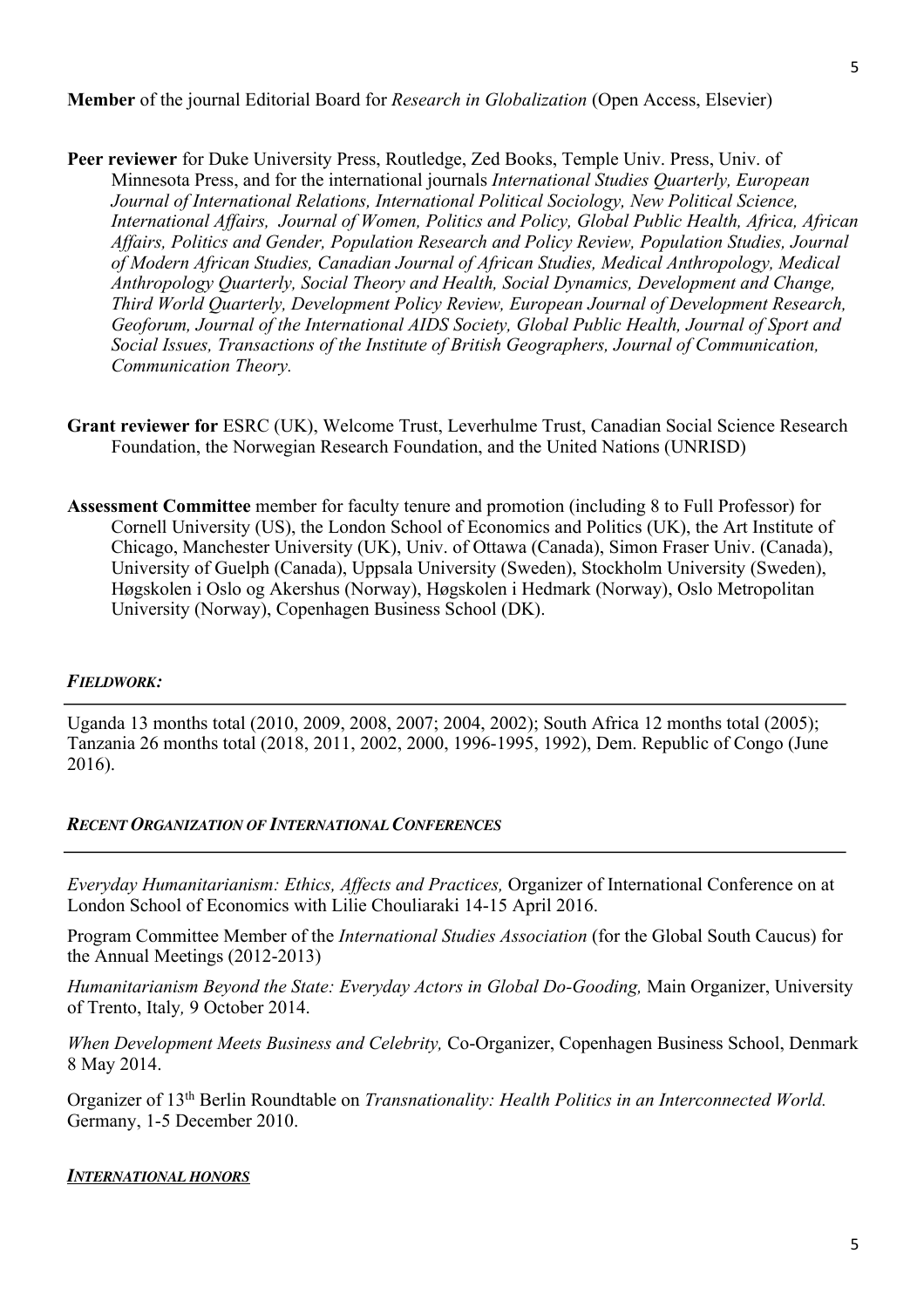### *KEYNOTE TALKS AND INVITED PRESENTATIONS*

*Keynote Presentation:'* Communicating Commodified Compassion: Brand Aid in the Woke Age,' 5th *International CSR Communication Conference*, Stockholm School of Economics, 18 September 2019.

*Keynote Presentation:* 'Commodifying Compassion: Buying Into Saving the World,' *University of Helsinki Think Corner Public Lecture Series,* 13 September 2019.

*Keynote Presentation*: 'Everyday Humanitarianism: How New Actors and Alliances Shape Contemporary Helping,' *Citizen Initiatives: Change Makers for the SDGs?* 2nd European conference on citizen initiatives for global solidarity, ENABEL Conference Center, Brussels, 20 June 2019.

*Keynote Presentation:'*Effects and Affects of Commodified Compassion*,' Center for Research in Sustainability*, Royal Holloway University, London. 7 June 2019.

*Keynote Presentation*: 'The Neoliberal Politics of Celebrity Humanitarianism' *Celebrity and Protest in Africa and in the Anti-Apartheid Struggle* Interdisciplinary Workshop. University of Copenhagen. 29-31 October 2018

*Keynote Presentation:* 'Commodifying Compassion: Some Implications of Turning People and Causes into Marketable Things' at Conference *From Stigma to Brand: Commodifying and Aestheticizing Urban Poverty and Violence.* Ludwig-Maximilians University, Munich, Conveners: Eveline Dürr, Rivke Jaffe, Gareth Jones. Feb. 16-18 2017.

*Keynote Presentation*: 'Towards New Knowledges in Development: New Actors and Alliances' at the Second Annual *Nordic International Development Research Conference,* University of Helsinki, Finland, 19 November 2013.

*Keynote Presentation:* 'Victims or Citizens?: How African AIDS Treatment Reconfigures Sovereignty', *Violence, Intervention and Knowledge: Researching Victimhood with Civil Society*, Copenhagen, Denmark, 6 Oct. 2010.

*Keynote Presentation:* 'Good-looking Samaritans Shop til it Stops: Consumption, Development and African AIDS' *NORDMEDIA Conference* Karlstad Univ. Sweden: 13-15 August 2009.

*Keynote presentation:* 'Brand Aid: Shopping Well to Save the World,'*Cultural Production and Experience, Strategies, Design, and Everyday Life Conference*, Roskilde, Denmark, 13 November 2008.

*Keynote Presentation:* 'The Rock Man's Burden: Gender, AIDS and Africa's New Frontier of Development Assistance,' *Gender and Society Workshop*, Uppsala, Sweden April 2008.

*Keynote Presentation:* 'Brand Aid,'*The Branding AIDS Conference*. New College, University of Toronto, Canada, 17 October 2007.

*Invited Presentation: '*Commodifying Compassion: Pushing the Boundaries of Ethical Consumption*,'* SPERI University of Sheffield, 11 June 2019.

*Invited Presentation: '*Corporate Caring and the Politics of Gender in Humanitarian Partnerships,' *Humanitarian Interventions Network Research Seminar Series*, Univ. of Copenhagen, 7 March 2019.

*Invited Presentation: '*Batman Saves Congo? Strategic Partnerships for Humanitarianism,' *Carolina Seminar in African Ecology and Social Processes Jama Series,* African Studies Center, Univ. of North Carolina at Chapel Hill, 21 Sept. 2017.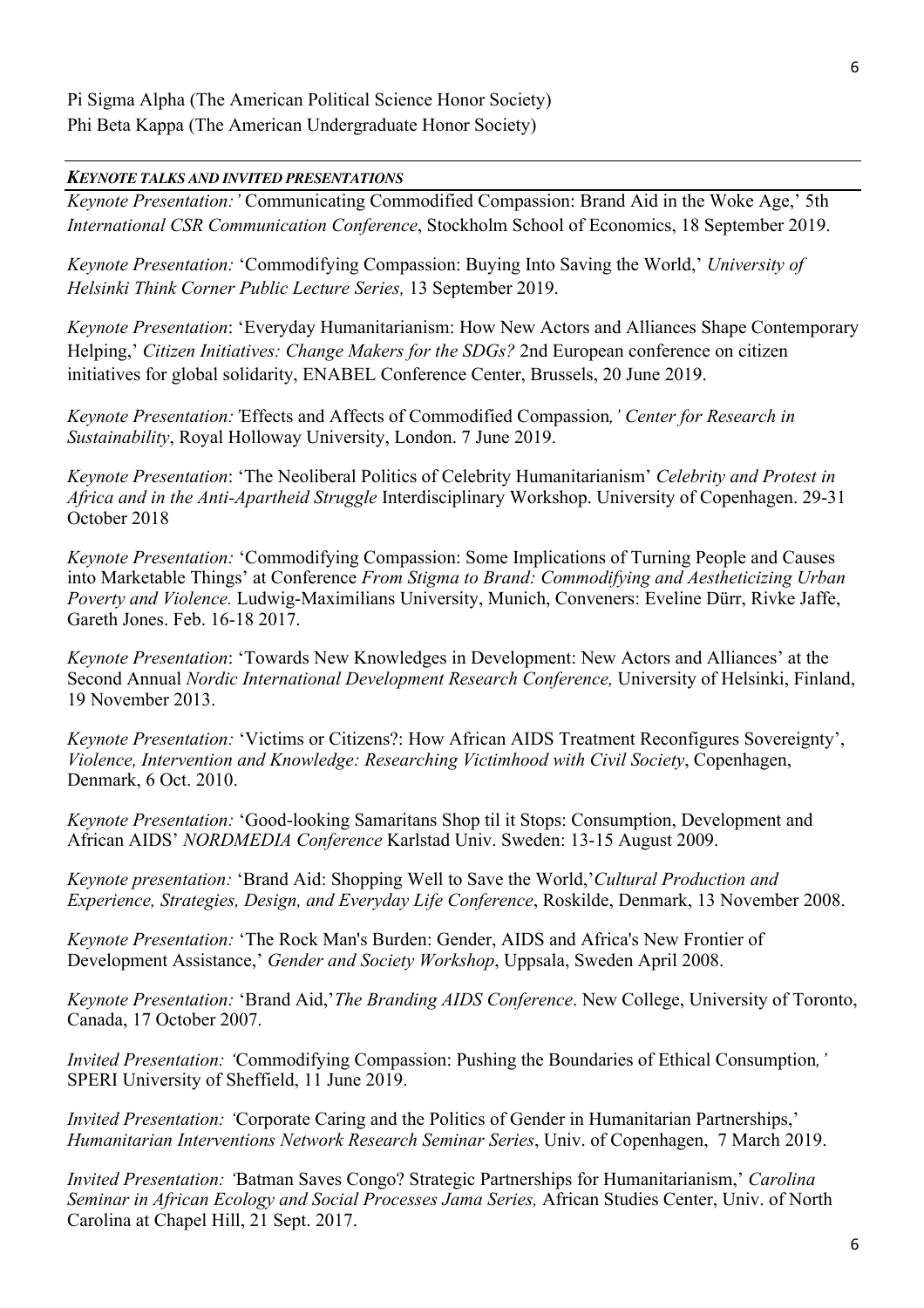*Invited Presentation: '*Social Media Scripts for Humanitarianism in Africa*,' Beyond the Hashtag: Social Media in Africa*, University of Edinburgh, organized by Thomas Molony and Maggie Dwyer, 26-27 April 2017.

*Invited Presentation:* 'Tinder Humanitarians': the moral panic around representations of old relationships in new media*,*' *Global Moral Spectatorship in the age of Social Media*, Scuola Normale Superiore, Florence, Italy, organized by Manuela Caiani, Mette Mortensen and Hans-Jörg Trenz, 26 June 2016.

*Invited Presentation: '*Imagining Solidarity Visual representations of development in public campaigns'*.*  University of Manchester, UK Conference conveners: Uma Kothari (Global Development Institute, University of Manchester Dan Brockington (Sheffield Institute for International Development, University of Sheffield) 19-20 May 2016.

*Invited Roundtable Presentation: '*The Research-Praxis Nexus in Small Democratic States: Lessons from the Nordic Countries,' *Nordic International Studies Association 25th Anniversary Roundtable* at the International Studies Association Annual Meeting, Atlanta GA, 18 March 2016.

*Invited Presentation:* 'Celebrity Humanitarianism and North-South Relations,' *University of Stockholm Dept. of Media Studies Public Seminar Series.* 9 September 2015.

*Invited Presentation:* 'Celebrity Humanitarianism and North-South Relations,' *Conference on Global Humanitarianism and Media Culture,* University of Sussex, UK.6 February 2015.

*Invited presentation: '*Sensational(ising) Development: Analysing media representation of international development,' *Development Studies Association Workshop,* London 19 June 2014.

*Invited Presentation:* 'Brand Aid' at *Sustainability Seminar* at Copenhagen Business School, 30 Oct. 2013.

*Invited Presentation:* 'CAST Seminar on International Practices Theory and Debate in IR with Emmanuel Adler' Dept. of Political Science, University of Copenhagen, 7 November 2011.

*Invited Presentation:* 'Brand Aid: Book Launch' *Institute for Public Knowledge*, organized by Craig Calhoun, New York Univ. USA, 23 March 2011.

*Organizer:* Roundtable at the International Studies Assoc. Annual Meeting, Montreal. 'Brand Aid: Citizens, Celebrities and Consumption,' With S. Guzzini, S. King, B.J. Parpart, L. Hansen and S. Ponte, Montreal, 19 March 2011.

*Invited Organizer and presenter*, 13<sup>th</sup> *Berlin Roundtable on Transnationality: Health Politics in an Interconnected World.* Berlin, Germany, 1-5 December 2010.

*Invited Presentation:* 'Aid Celebrities as International Actors in Development,' *London School of Economics and Politics Cities, Space and Development Seminar*, 9 March 2010.

*Invited Presentation:* 'Anthro-politics and Development,' *Bodies and Bodiliness in Africa* Max Planck Institute Conference, Moshi, Tanzania, 7-10 June 2010.

*Invited Presentation:* 'Treating AIDS in South Africa and Uganda: Semi-Authoritarian Technologies in Contexts of Insecurity' at the 'AIDS, Gender, and Human Security in Africa' series, University of Michigan, Ann Arbor, USA 9 February 2009.

*Invited Presentation:* 'Gendering the Therapeutic Citizen: ARVs and Reproductive Health' at Rockefeller Foundation Conference on 'Reproduction, Globalization and the State', Bellagio, Italy, 1-7 June 2006.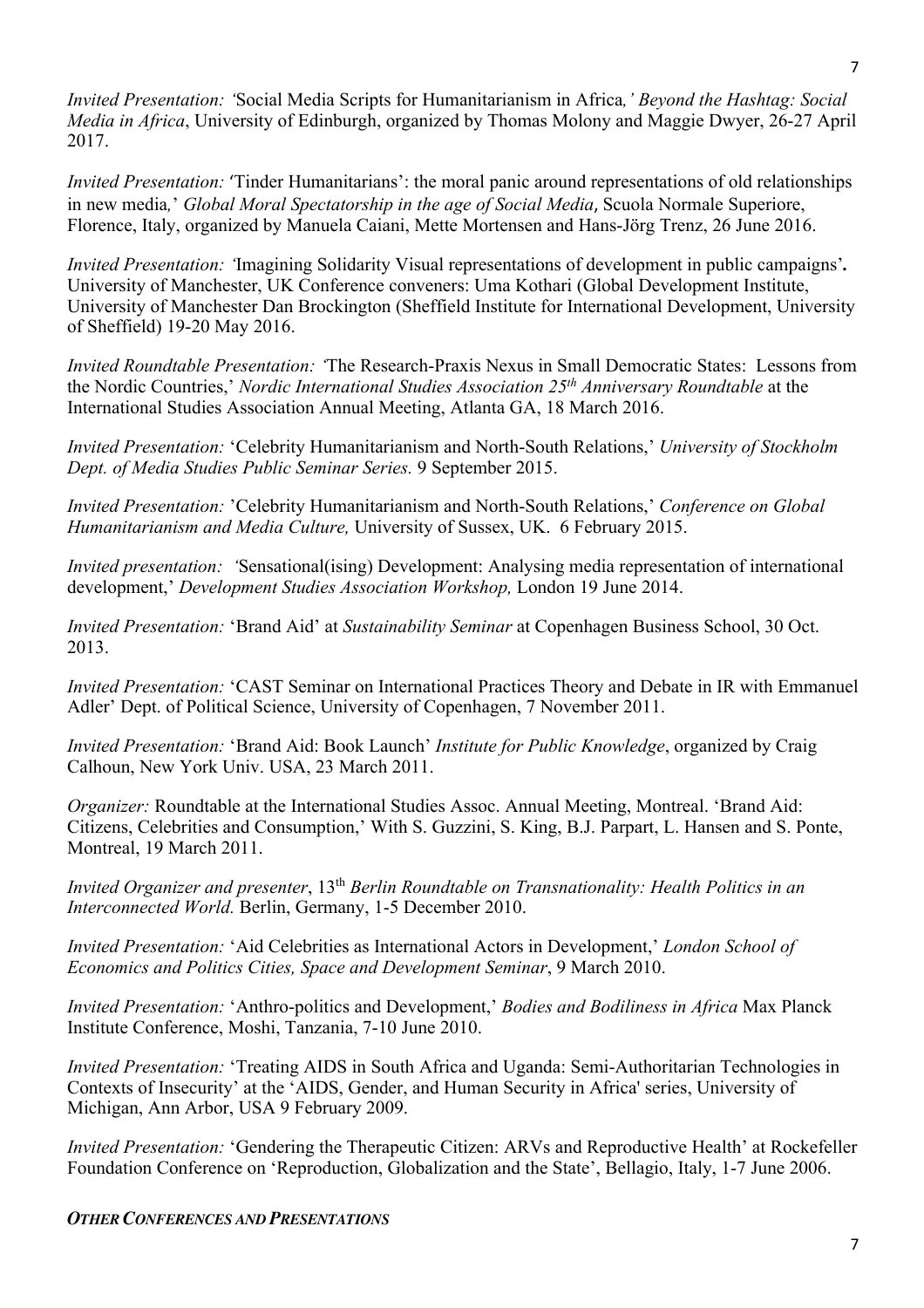*Caring and the Corporation: Gendering Impact in Global Humanitarian Partnerships* Paper presentation and panel co-organizer, *Caring Through Consumption Panels I and II* at International Studies Assoc. Annual Meeting, Toronto, Canada 27 March 2019.

*Commodifying Compassion Changing Dynamics of Business Involvement in Aid to Africa* Center of African Economies Annual Conference, Roskilde University, Denmark 4 December 2918.

*Commodifying Compassion Seminar,* Organizer and Presenter of *Implications of Commodifying Compassion on Business, Politics and Social Relations* at the Kenan Institute for Ethics, Duke University, 12 April 2018.

*Rethinking Cosmopolitan Possibilities for Development: The Case of Afropolitanism* Paper presentation and Discussant of *Rules, Advocacy and Discourses in Global Health Diplomacy*, Organizer with Vijay Prashad and Ilan Kapoor of ISA Special Meeting *Brainstorming Workshop on Decolonising the Academy* at International Studies Assoc. Annual Meeting, San Francisco, CA, 4-9 April 2018.

*'Clickbait With Footnotes: 'Decolonizing the Academy and the Commodification of Scholarship,*  Organizer and Roundtable Participant*,* with Walter Mignolo, Ilan Kapoor and Yolande Bouka, at the Human Rights Center and the Kenan Institute for Ethics, Duke University, US, 7 March 2018.

*Photographic Engagements with Humanitarian Africa: Moral Publics or Ironic Spectators?* Paper presentation (with Kaylan Schwarz) at American Anthropological Assoc. Annual Meeting, Washington DC, 29 Nov-2 Dec. 2017.

*Decolonising African Studies: Impact, Ethics, Publishing and Power Organizer and presenter in Special* Series 'Africa Now' roundtable and Organizer of panel *Consuming, Volunteering and Still 'Developing' Africa: Grounding Humanitarian Sentiment and the Political Economy of North-South Relations* with presentation of paper *Batman, @Starbucks and Revitalizing Coffee in the Democratic Republic of Congo*  (with Stefano Ponte) at African Studies Assoc. Annual Meeting, Chicago, IL, 16-18 Nov. 2017.

*Peacebuilding and the Celebrity-Business-Humanitarian Complex: the case of Ben Affleck's work in Congo; The Moral Panic of North-South Relations: The Case of the Humanitarians of Tinder. Paper* presentations at International Studies Assoc. Annual Meeting, Baltimore, MD, 22-25 Feb.2017.

*The Politics of Celebrity Humanitarianism, Advocacy and International Development: Place-Based Celebritized Aid and Advocacy Encounters* Organizer and presenter of 3 panel series at the Association of American Geographers (AAG) Annual Meeting, San Francisco CA, 29-31 March 2016.

*Celebrity Humanitarianism North and South: Authors Meet Critics* and *Celebrities in International Politics: Humanitarianism, Diplomacy and Advocacy*. Presentations at International Studies Assoc. Annual Meeting, Atlanta, GA 17 March 2016.

*Celebrity Humanitarianism and North-South Relations* Invited presentation to the Higher Seminar for faculty in Department of Media Studies Stockholm University, Sweden, 10 September 2015.

*Book Launch Presentation,* Development Studies Association, Bath, UK, 8 September 2015.

*Private Actors in Global Gender Governance: Ben Affleck's Performances of Neoliberal Humanitarianism,* Paper presentation; Brand Aid Humanitarianism: What Kind Of 'Africa' Is Being Sold?, Paper presentation International Studies Association Annual Meeting, New Orleans, USA, 18-21 February 2015.

*Humanitarianism Beyond the State: Everyday Actors in Global Do-Gooding,* Convener and Presenter, University of Trento, Italy*,* 9 October 2014.

*When Development Meets Business and Celebrity,* Convener and Presenter, Copenhagen Business School, Denmark 8 May 2014.

*New Actors and Alliances: The Business of Development, Panel organizer, chair and presenter; Celebrities, Sovereignty and the Performance of Transnational Charismatic Authority Panel organizer*  and chair; Assessing the Status of Teaching and Research on Development, Invited Roundtable Participant, International Studies Association Annual Meeting, Toronto, Canada, 26-29 March 2014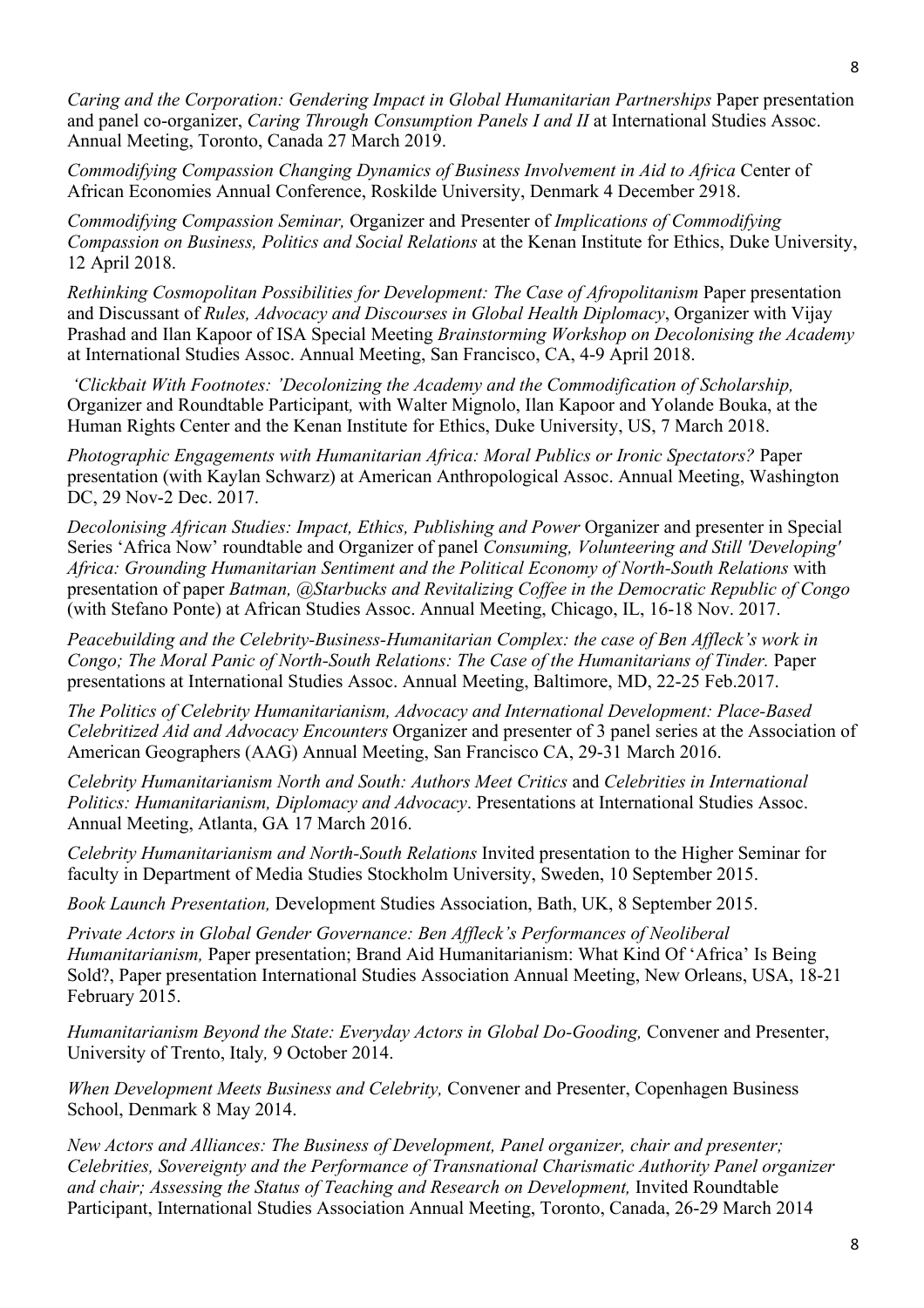*Suffering Chinese Bodies and their African Activist Audience: Visual Contributions to the Medicalization of Security,* Paper Presentation; *Alternative Diffusion: Ideational/Institutional Flows In the Global South* Discussant Presentation, and *Discourses and Practices of Global Celebrity Activism in the 21st Century*, Panel Organizer and Chair, at International Studies Association Annual Meeting, San Francisco, USA, 3- 6 April 2013*.*

*Linking Global Development Discourses and Local Bodies,* Inaugural Professorial Lecture, Roskilde University, Denmark, 30 May 2013.

*Celebrities and Afropolitans: Managing Private Affect in Transnational Relations*, Paper Presentation, co-authored with Lene Bull Christiansen; *Doing Research, Teaching, and Publishing on the Global South*, Discussant Presentation at International Studies Association Annual Meeting, San Diego, USA, 1- 4 April 2012*.*

*New Actors and Alliances in International Development.* Organizer, EADI/Development Studies Association Conference. Paper, co-authored with S. Ponte "The Re-Branding of Aid to Africa.", York, UK, 19-22 Sept. 2011.

*Participatory communication in neoliberal times: shopping well to save the world?* Presented at International Media and Communications Research Annual Meeting, Istanbul, (via skype) With F. Enghel, K. Wilkins, M. Christensen, and P. Thomas. Turkey, Istanbul, 13-16 July 2011.

*Privileging the Private in Africa.* Presentation and chair, Double Panel at ECAS 4th European Conference on African Studies. With F. Cheru, S. Ponte, R. Abrahamsen, G. Harrison, L. N. Rasmussen, L.B.Christiansen, C. Mercer. Uppsala, Sweden, 16 June 2011.

*Brand Aid and Media.* Presented at Advanced Seminar to students in Global Media Studies, Karlstad Univ., Sweden, 23 May 2011.

*Brand Aid: Shopping Well to Save the World.* Book launch and seminar, Danish Institute for International Studies, with S. Craddock, M. Goodman, T. Vang, L. F.Kaarsholm, and S. Ponte. Copenhagen, Denmark, 13 May 2011.

*Brand Aid.* CKMM book launch and reception, Roskilde Univ, with S. Craddock and S. Ponte. Roskilde, Denmark, 13 May 2011.

*Brand Aid: A Critical Account of Celebrity-Driven Compassionate Consumption. Presented at the Center* on Globalization, Governance and Competitiveness, Duke University, with S. Ponte. Durham, USA, 18 April 2011.

*Brand Aid: Book Launch,* Bullshead Bookshop, Univ. of North Carolina at Chapel Hill, Hosted by the Royster Society of Fellows and the Graduate School, with S. Ponte. USA, 18 April 2011.

*Authors Meet the Critics' Panel on Brand Aid.* Annual Meeting of the Association for American Geographers. Organized by R. Hawkins, J.T.Murphy, chair, with S. Ponte, R. A. Schroeder, S. E.Freidberg, D. Brockington, and D. Klooster. Seattle, WA, USA, 15 April 2011.

*Discussant for 'Gender Quotas and Quotas for Minorities in Politics: Why One and Not the Other?* Drude Dahlerup, Center for Gender, Power and Diversity, RUC. Roskilde, Denmark, 1 April 2011.

*Brand Aid: Shopping Well to Save the World.* Presented at Institute for Advanced Study, Univ. of Minnesota. With S. Ponte. Minnesota, USA, 21 March 2011.

*Brand Aid, Citizens, Celebrities and Consumption* Presentation with S. Ponte on Roundtable; *Africa and World Order*, Discussant Presentation at International Studies Assoc. Annual Meeting, Montreal, Canada, 16-19 March 2011.

*Bono's Global Fund and Corruption: Comment published on DIIS website,* U-Landsnyt (Danish development news website), Information (Danish newspaper), radio interview with DR, 25 Jan., television interview with TV2 News, 29 Jan. 2011.

*Selecting Sovereignty: Visual Interventions in Aid for African AIDS.* Presented at the Danish National Political Science Assoc. Annual Meeting, Vejle, Denmark, 5 Nov. 2010.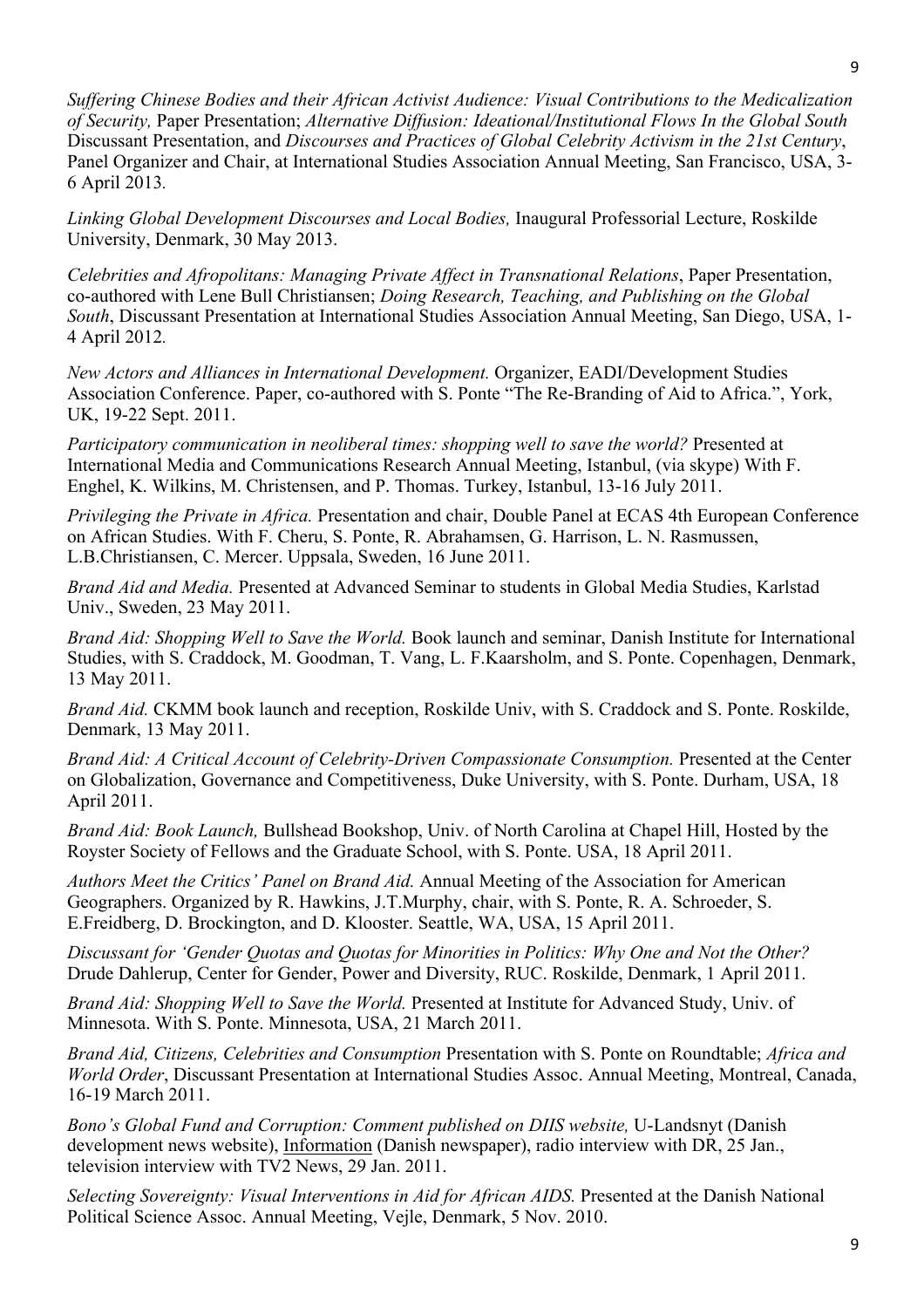*Brand Aid: Shopping Well to Save the World.* Book pre-launch presentation at the Graduate School for International Studies, Univ. of Trento, Italy, 19 Oct. 2010.

*Providing Patronage and Counseling Citizens.* Presented at the LSE Local-Global AIDS Workshop, London 21 Sept. 2010.

*From Band Aid to Brand Aid for Africa.* Presented at the African Studies Assoc. of the UK Meeting in Oxford, UK, 16 Sept. 2010.

*The Lazarus Effect of AIDS Treatment: Lessons Learnt and Lives Saved.* Paper with L. N. Rasmussen. Presented at Health: A New Religious Awakening in Western Societies? Copenhagen Business School, DK, 14 Sept. 2010.

*Brand Aid and Aid Celebrities.* Presented at Spectacular Environmentalisms: Celebrity and the Mediation of Environmental Change, Kings College London, UK (via skype), 6 Sept. 2010.

*Visual Securitization: How African AIDS Treatment Reconfigures Sovereignty.* Presented at Visual Securitization - A CAST Research Seminar, Copenhagen, Denmark, June 2010.

*Product (RED), African AIDS and a Global Civil Society of Shoppers.* Presented at the African Studies Association Annual Meeting, New Orleans, USA, 19-22 November 2009.

*Brand Aid? How Shopping Has Become Saving African Women and Children with AIDS'* Presented at the Center for Gender, Power and Diversity Opening Conference, Roskilde University, Denmark, 6 Nov. 2009.

*Which HIV/AIDS Crisis? Whose Development?* Discussant presentation at Roskilde Development Day, Roskilde University, Denmark 3 Nov. 2009.

*ARVs and Gender in Uganda.* Presented at the Conference on Gender Issues in HIV Prevention and AIDS Treatment in Uganda. The Child Health and Development Centre Makerere Univ., Uganda, 5 May 2009.

*Aid Celebrities and Brand Aid.* Presented at the International Studies Association Annual Meeting, New York, USA, 15-18 Feb. 2009.

*Treating AIDS in South Africa and Uganda: Semi-Authoritarian Technologies in Contexts of Insecurity.* Presented at the 'AIDS, Gender, and Human Security in Africa' series, University of Michigan, Ann Arbor, USA, 9 Feb. 2009.

*Better RED than Dead.* Presented at Malmo University, Sweden, 30 October 2008.

*Product (RED): What kind of Corporate Social Responsibility (CSR) to Africa?* Presented at the Nordic Africa Days. Organized two panels on 'Brand Aid', Copenhagen, Denmark, 9-10 Oct. 2008.

*The Rock Man's Burden: Gender, AIDS and Africa's New Frontier of Development Assistance.* Presented at Gender and society workshop, Uppsala, Sweden April 2008.

*The Lazarus Effect: Fair Vanity and Virtual Salvation.* Presented at the Religious engagements with AIDS in Africa Conference, University of Copenhagen, 28 & 29 April 2008.

*Semi-Authoritarian Technologies, Therapeutic Citizens and the ARV State in Uganda and South Africa.*  Presented at the Conference 'Cultural Citizenship' held at Oxford University, UK, 3-5 Sept. 2008.

*Gendering Therapeutic Citizenship.* Presented on panel for 'Gender, science, technology, innovation, and the future' at the International Sociology Association Meeting in Barcelona, Spain, 5-8 Sept. 2008.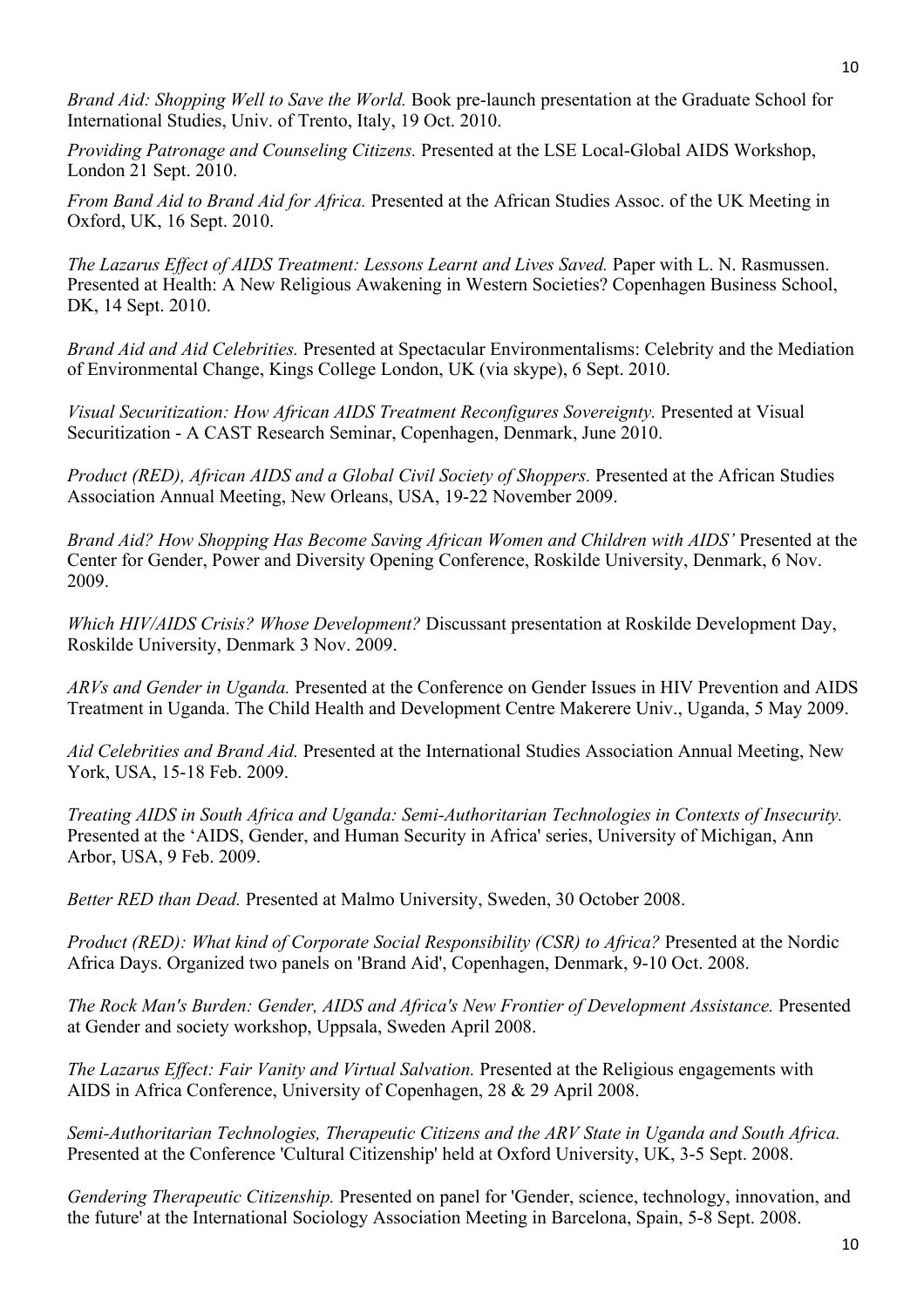*From Band Aid to Brand Aid.* Presented at the London School of Economics, UK, Conference on 'European Development Aid and NGOs: Changing Notions of Civil Society in 'North' and 'South', UK, March 2008.

*Social and Political Aspects of (ARVs) Politics, Pills and People. Presented at the Seminar on the Social* and Political Aspects of ARVs, Child Health and Development Centre (CHDC) Kampala, Uganda, 4 January 2008.

*Better RED than Dead - The Politics of International Development Work.* Presented at the Roskilde University, 'Development Day', 28 Nov. 2007.

*Data Sharing with AIDS Clinic Service Providers in South Africa and Uganda.* Presented at The Danish Research Network in International Health Research Seminar 'Identifying New Ways for Researchers to Collaborate in International Health and Development.' University of Copenhagen 5-6 Nov. 2007.

*Therapeutic Citizenship, Reproductive Ambition and Gender: AIDS Treatment in South Africa.* Presented at the Nordiska Afrikainstitutet: Nordic Africa Days Uppsala, Sweden, 5-7 October 2007.

*The Rock Man's Burden? Product (RED), Celebrities and Women at the New Frontier of Development Assistance.* Presentation and commissioned book chapter; UNESCO and the Social Science Research Council (SSRC) USA. Expert Meeting in Paris, France, 2-5 October 2007.

*Some Reflections on ARVs in an AIDS treatment clinic in South Africa.* Presented at Continuing Medical Education (CME) research dissemination to Reach Out Mbuya HIV/AIDS Clinic, Kampala, Uganda, 27 August 2007.

*Better RED than Dead.* Presented at Dept. of Geography, Univ. of Copenhagen, Denmark, 22 March 2007.

*From Band Aid to Brand Aid.* Presented at International Studies Association Annual Meeting, Chicago, Ill. USA. 1-4 March 2007.

*Africa, celebrities and the new frontier of development assistance.* Presented at University of Michigan, Ann Arbor, USA, Africa Workshop, 16 Jan 2007.

*'Boundary Work' in the Provision of ARVs for AIDS Treatment in Western Cape Province, South Africa.* Presented at African Studies Association Annual Meeting, San Francisco, USA, 16-19 November 2006.

*Participant* at the UK Institute for Development Studies (IDS Sussex) Policy Debate on community responses to HIV and AIDS (funded by IDS hosts), UK, 28 November 2006.

*Discussant* on 'Fragile States in Africa and Methods of Intervention' at the Reforming State Violence in Transitional Societies Seminar (IU RUC and RCT-sponsored), Roskilde University, 14 Sept. 2006.

*Multiple Identities in the HIV/AIDS and Reproductive Health Agenda in Tanzania*. Presented at the Conference Writing African Women – Poetics and Politics of African Gender Research. The University of the Western Cape, Cape Town, South Africa, 19–22 January 2005.

*AIDS, Trade and Equity: Anti-Retroviral Access Issues in Uganda.* With Stine Jessen Hakkonsson. Presented at the African Studies Assoc. Annual Meeting, New Orleans USA, 11-14 Nov. 2004.

*The Power of the Pill: Experiences with Anti-Retroviral Drugs in Uganda*. Discussant presentation at Nordic Africa Institute, Uppsala Sweden, 9 Sept. 2004.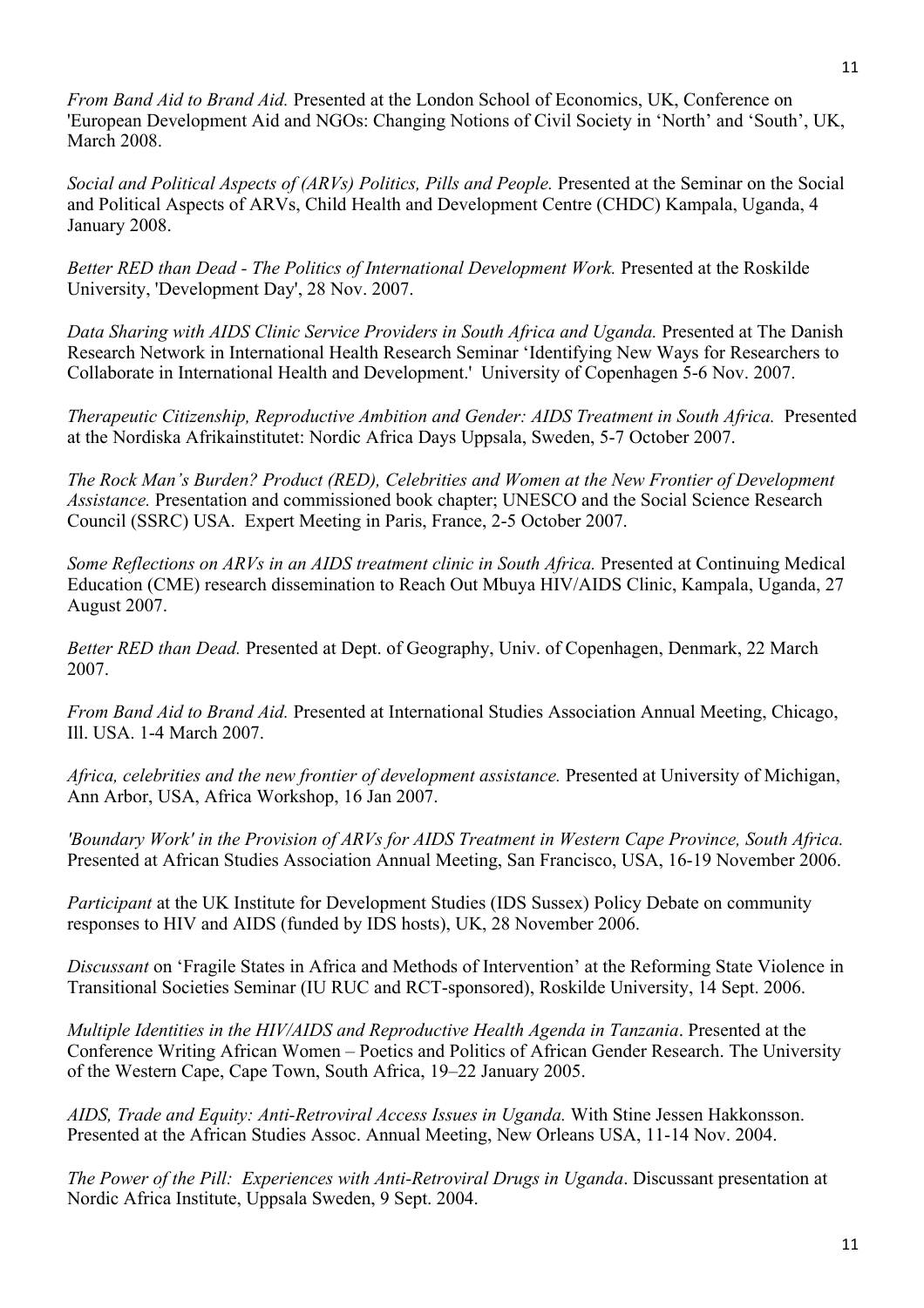*Access to ARV Treatment: Aid, Trade and Governance in Uganda.* Presented at the Copenhagen Workshop, Models for Life: What can we learn about ARV distribution from field experiences in lowincome countries? Copenhagen, Denmark, 7-8 Sept. 2004.

*HIV/AIDS and Reproductive Health in Uganda.* Paper Presentation at Reproductive Health and Rights Soros Open Society Institute Fellows Meeting, Columbia University, NY, USA, 5 June 2003.

*Gender, Wealth and Modernity: Local Lenses for Contraceptive Technologies in Tanzania and Uganda*. Presented at the African Studies Assoc. Annual Meeting, Washington, DC, USA, 5-8 Dec. 2002.

*From the Policies to the Clinics: Population and Women's Reproductive Health in Tanzania. Presented at* the Seminar on Macro-Meso-Micro Social Influences in Health: Changing Patterns of Morbidity and Mortality. Yaounde, Cameroon, 5-8 June 2002.

*Is Overpopulation Still the Problem? Global Discourse, International Donors and National Policies in Tanzania and Uganda.* Presented at the African Studies Assoc. Annual Meeting, Houston TX, USA, 15- 18 Nov. 2001.

*Development in Theater and Practice: An Integrated Family Planning Project in Tanzania; Local Bodies, National Policies and International Actors.* Presentations at Hampshire College, Amherst, MA, USA, 27 April 2000.

*Is Population Policy Compatible with Economic Liberalization? Preliminary Evidence from Tanzania.*  Presented at the Seminar on Population Studies, Univ. of Copenhagen North/South Priority Research Area, 7 Oct. 1999.

*Workshop on Fertility in Southern Africa.* Centre for African Studies. Discussant. Univ. of London, UK, 22-24 Sept. 1999.

*Releasing the Economy and Controlling the Body: Population Policy, Family Planning and the State.* Presented at the American Political Science Association Annual Meeting, Atlanta, USA 2-5 Sept. 1999.

*Passive Acceptors, Grassroots Bureaucracy, and Depoliticizing Gender: A Family Planning Project in Tanzania.* Presented at the International Studies Association Annual Meeting, Washington, DC, USA, 16- 20 Feb.1999.

*Construction, Control and Family Planning in Tanzania: Some Bodies the Same and Some Bodies Different.* Presented at the African Studies Association Annual Meeting, Chicago, 29 Oct.-1Nov. 1998.

*Family Planning and the Politics of Population in Tanzania*. Presented at the African Studies Association Annual Meeting, Columbus OH, USA, 13-16 Nov. 1997.

*Sex and the State: The Politics of Control in Kenya and Tanzania*. Presented at the African Studies Association Annual Meeting, Boston, USA, Dec. 1993.

*The Bush Judges: A Return to Republican Moderation or the Reaganization of the Judiciary Continued?* Presented at the Southern Political Science Association Annual Meeting. Co-author with Robert A. Carp, Donald Songer, C.K. Rowland, and Ronald Stidham. Atlanta, USA, 1992.